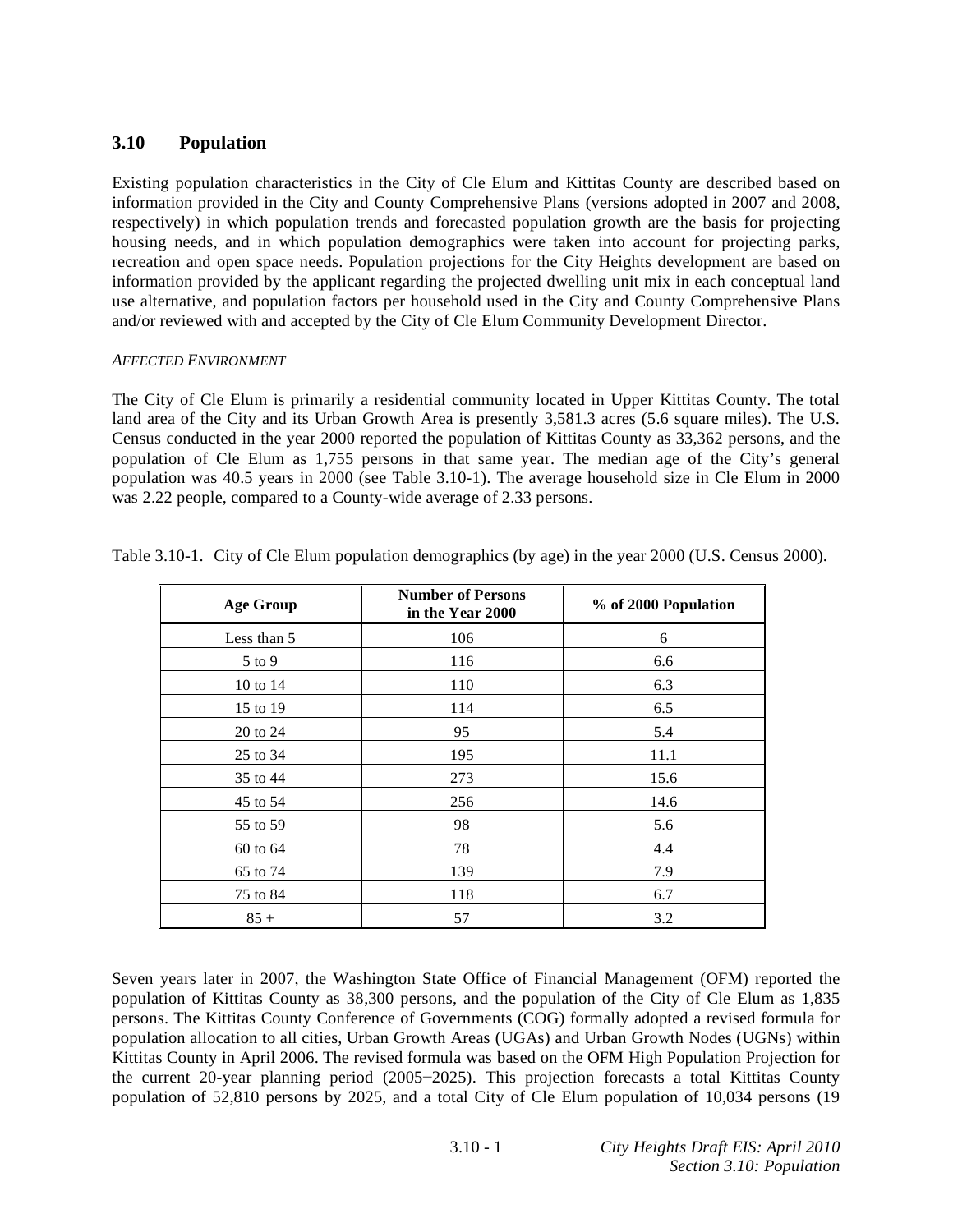percent of overall growth within Kittitas County) by that same year. Therefore, the population of the County is projected to grow by 14,510 persons during the current 20-year planning period (approximately 725 persons per year), and the population of the City of Cle Elum is forecast to grow by 8,199 persons during the same period (approximately  $410$  persons per year).<sup>1</sup>

## *POTENTIAL IMPACTS DURING CONSTRUCTION*

Jobs created by the City Heights development during construction may result in a temporary increase in the local population. Some of these workers may reside in the local area full-time; others may reside in the area on weekdays only and commute to their homes on weekends. The scenarios are too variable to project the number of construction workers who may choose to temporarily live in Cle Elum or the surrounding area during the 6- to 12-year construction period. In can be anticipated that between 10 and up to 150 construction workers may be employed on the site at any one time. Given the long-term nature of this project and other potential projects in the area that may be concurrently under construction (such as the Bullfrog UGA and Suncadia), most of these workers will likely be residents from nearby locations. Alternatively, some may commute from west of the mountains.

#### *POTENTIAL DEVELOPED-CONDITION IMPACTS*

The full build-out population of each conceptual land use alternative was calculated using a household size factor of 2.33 persons per single-family detached home, and 2.1 persons per attached dwelling unit (see Table 3.10-2).

|                                           | <b>Single-Family</b><br><b>Detached Homes</b><br>(SFD) | <b>Population</b><br>Projection @ 2.3<br>persons per SFD | Attached<br><b>Dwelling Units</b><br>(DU) | <b>Population</b><br>Projection @ 2.1<br>persons per DU | <b>Total Population</b><br><b>Projection if</b><br><b>Fully Occupied</b> |
|-------------------------------------------|--------------------------------------------------------|----------------------------------------------------------|-------------------------------------------|---------------------------------------------------------|--------------------------------------------------------------------------|
| <b>Alternative 1</b>                      | 690 $(70\%)$                                           | 1.587                                                    | 295 (30%)                                 | 620                                                     | 2,207                                                                    |
| <b>Alternative 2</b>                      | 525 $(60\%)$                                           | 1,208                                                    | 350 $(40\%)$                              | 735                                                     | 1.943                                                                    |
| <b>Alternative 3A</b>                     | 525 $(60\%)$                                           | 1.208                                                    | 350 $(40\%)$                              | 735                                                     | 1,943                                                                    |
| <b>Alternative 3B</b>                     | $500(100\%)$                                           | 1,150                                                    | 0                                         | 0                                                       | 1,150                                                                    |
| <b>Alternative 4:</b><br><b>No Action</b> | $\theta$                                               |                                                          | 0                                         | $\theta$                                                | $\Omega$                                                                 |

Table 3.10-2. City Heights population projection by conceptual land use alternative.

The applicant projects some percentage of seasonal occupancy under any conceptual land use alternative:

| Alternative 1:  | 65 percent permanent occupancy, 35 percent seasonal occupancy |
|-----------------|---------------------------------------------------------------|
| Alternative 2:  | 50 percent permanent occupancy, 50 percent seasonal occupancy |
| Alternative 3A: | 50 percent permanent occupancy; 50 percent seasonal occupancy |
| Alternative 3B: | 50 percent permanent occupancy; 50 percent seasonal occupancy |
| Alternative 4:  | No development, no on-site residents.                         |

However, for the purpose of the impact analysis throughout this Environmental Impact Statement, it is assumed that all dwelling units constructed on the property under any alternative would be 90 percent occupied by permanent residents. This results in population projections as shown in Table 3.10-3.

<sup>&</sup>lt;sup>1</sup> The EIS analysis of population projections is based on the City of Cle Elum (2007) and Kittitas County (2008) Comprehensive Plan context, which may have been affected by the 2008 national and global economic downturn.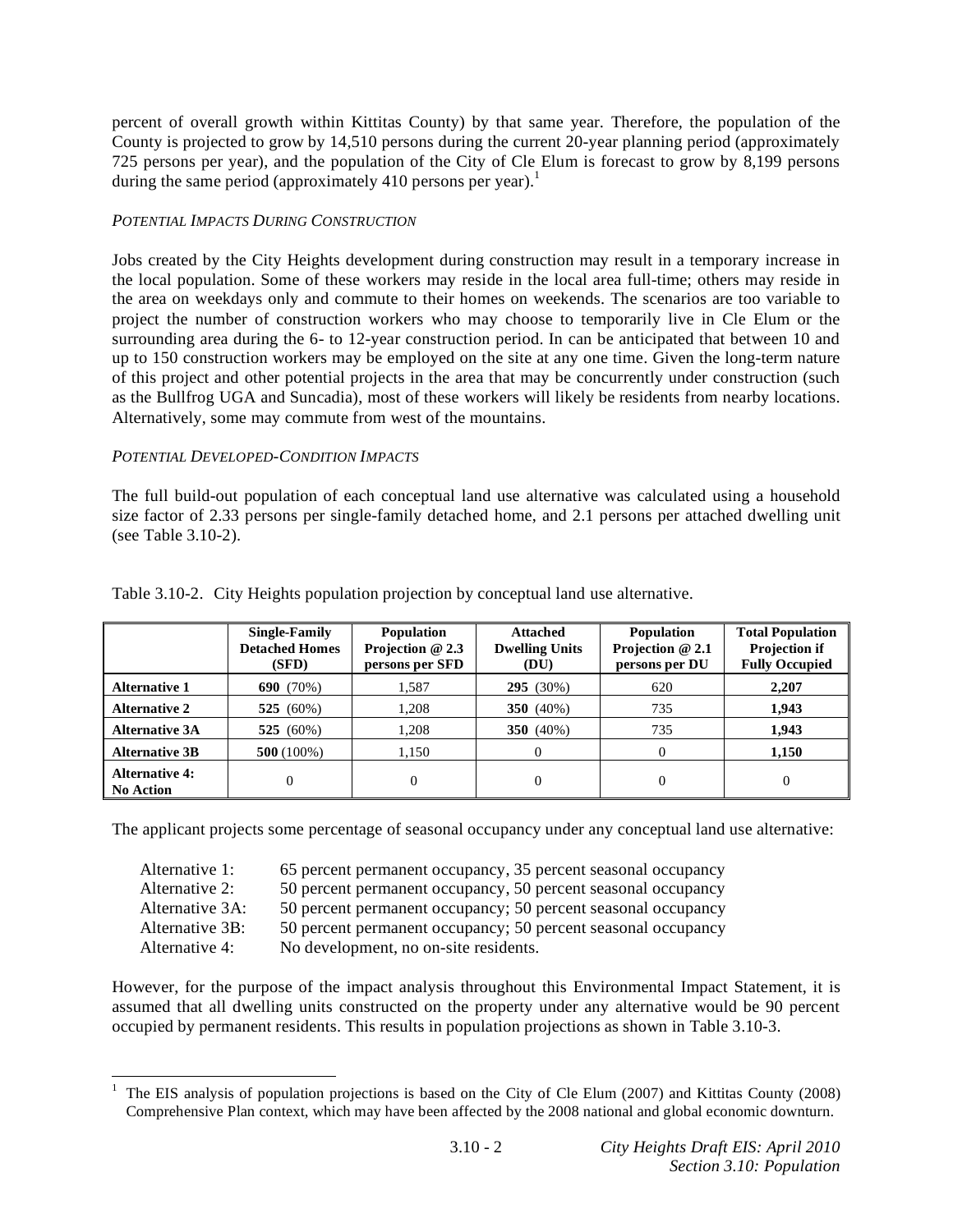|                                 | <b>Total Population Projection</b><br>at 100% Occupancy | <b>Population Projection</b><br>based on 90%<br><b>Permanent Occupancy</b> |
|---------------------------------|---------------------------------------------------------|----------------------------------------------------------------------------|
| <b>Alternative 1</b>            | 2,207                                                   | 1.987                                                                      |
| <b>Alternative 2</b>            | 1,943                                                   | 1,749                                                                      |
| <b>Alternative 3A</b>           | 1,943                                                   | 1.749                                                                      |
| <b>Alternative 3B</b>           | 1,150                                                   | 1,035                                                                      |
| <b>Alternative 4: No Action</b> |                                                         |                                                                            |

Table 3.10-3. City Heights population projection for impact analysis: 90 percent occupancy assumed.

Based on the projected 6- to 12-year build-out of the City Heights development, the resident population in Alternative 1 or 2 (at 90 percent permanent occupancy) would constitute approximately 21 percent to 24 percent of total projected population growth within the City of Cle Elum during the current 20-year planning period (i.e., by the year 2025). If Alternative 3A or 3B were selected for implementation, the resident population (at 90 percent permanent occupancy) would constitute 8 to 12 percent of total population growth projected within Kittitas County during the same period. If the No Action Alternative were selected, no resident population would be introduced on the City Heights site.

The applicant projects that the demographics of persons interested in buying primary or second homes within the City Heights development will include characteristics like:

- People making a choice regarding a place to live between Cle Elum and communities like Puyallup, Auburn, Marysville, Arlington, or North Bend, and who choose Cle Elum based on lifestyle, commute, and pricing.
- People who presently live primarily in east King County, east Pierce County, or the Seattle/Tacoma area.
- Predominantly in the age range of 30 to 55 years old.
- Primarily family-oriented people desiring a place to gather family and friends; likely have children.
- Independent; comfortable driving across the pass in winter; possibly inclined to participate in building their own home or working on their property.
- Blue-collar professionals and white-collar professionals who enjoy outdoor recreation like fly fishing, lake fishing, boating, mountain biking, hiking, snowmobiling, cross country skiing, snow shoeing, dirt bike/quad riding, and horseback riding.
- People who want a small place that is easy to access, to enjoy a change of pace and decompress from their life in more urban areas.
- People who want to create a hedge against inflation, and/or who want to create a legacy for their family to enjoy in the future (i.e., a place that would be passed down from generation to generation).

#### *MITIGATION MEASURES*

*Applicable Regulations*. The City Heights resident population projections are within the range of population growth anticipated in the City of Cle Elum Comprehensive Plan and the Kittitas County Comprehensive Plan; therefore, no adverse impacts are anticipated; therefore, no mitigation measures for such impacts have been identified.

*Other Possible Mitigation Measures*. Contractors could be encouraged to hire construction workers who reside within daily commuting distance of the project to minimize the increase in a temporary population of construction workers (and associated demand for temporary housing) within the community.